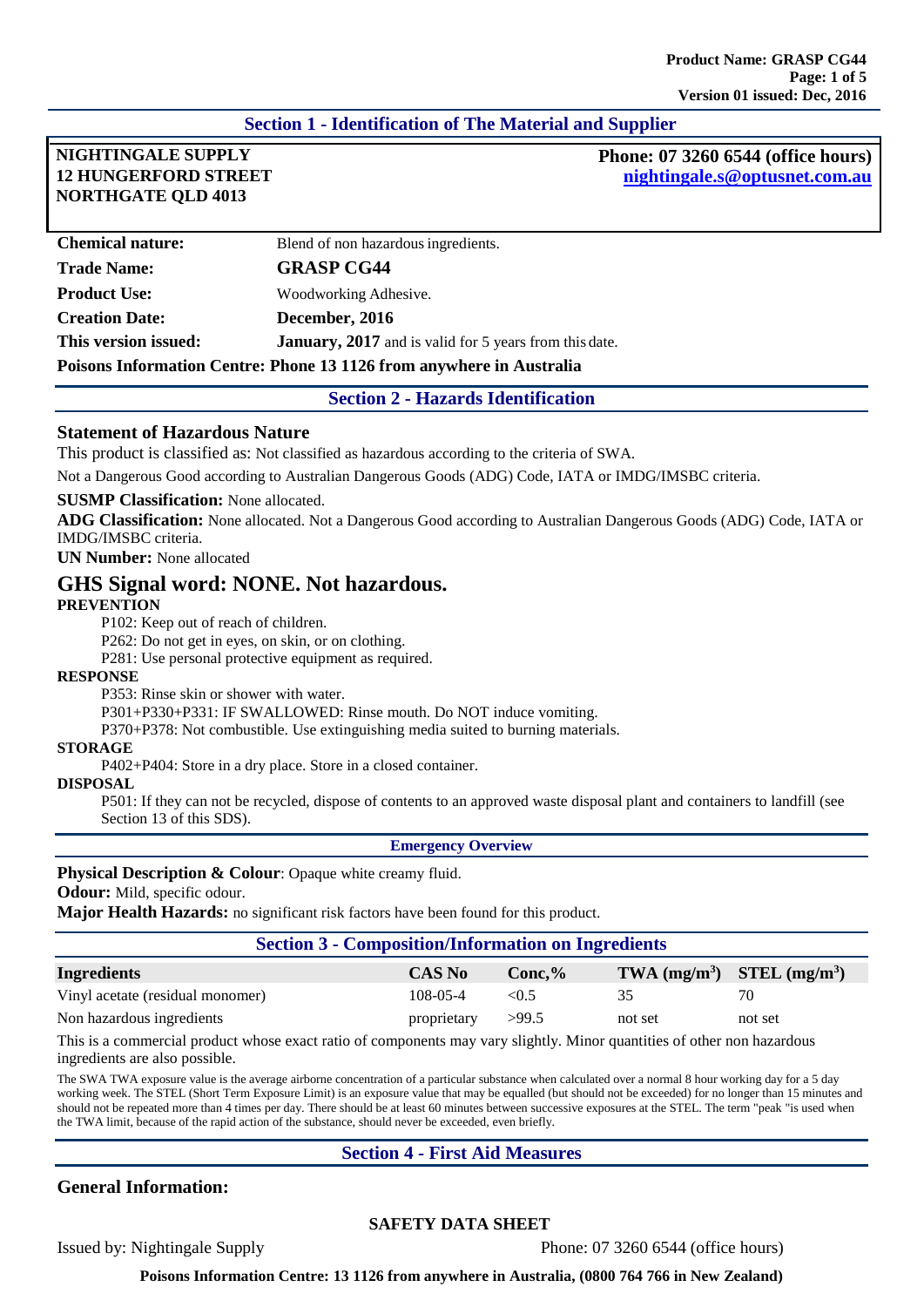You should call The Poisons Information Centre if you feel that you may have been poisoned, burned or irritated by this product. The number is 13 1126 from anywhere in Australia (0800 764 766 in New Zealand) and is available at all times. Have this SDS with you when you call.

**Inhalation:** First aid is not generally required. If in doubt, contact a Poisons Information Centre or a doctor. **Skin Contact:** Irritation is unlikely. However, if irritation does occur, flush with lukewarm, gently flowing water for 5 minutes or until chemical is removed.

**Eye Contact:** No effects expected. If irritation does occur, flush contaminated eye(s) with lukewarm, gently flowing water for 5 minutes or until the product is removed. Obtain medical advice if irritation becomes painful or lasts more than a few minutes. Take special care if exposed person is wearing contact lenses.

**Ingestion:** If product is swallowed or gets in mouth, do NOT induce vomiting; wash mouth with water and give some water to drink. If symptoms develop, or if in doubt contact a Poisons Information Centre or a doctor.

# **Section 5 - Fire Fighting Measures**

**Fire and Explosion Hazards**: The major hazard in fires is usually inhalation of heated and toxic or oxygen deficient (or both), fire gases. There is no risk of an explosion from this product under normal circumstances if it is involved in a fire.

This product is likely to decompose only after heating to dryness, followed by further strong heating.

Fire decomposition products from this product are not expected to be hazardous or harmful. **Extinguishing Media:** Not combustible. Use extinguishing media suited to burning materials.

**FireFighting:** If a significant quantity of this product is involved in a fire, call the fire brigade.

| <b>Flash point:</b>              | Does not burn.                  |
|----------------------------------|---------------------------------|
| <b>Upper Flammability Limit:</b> | Does not burn.                  |
| <b>Lower Flammability Limit:</b> | Does not burn.                  |
| <b>Autoignition temperature:</b> | Not applicable - does not burn. |
| <b>Flammability Class:</b>       | Does not burn.                  |
|                                  |                                 |

## **Section 6 - Accidental Release Measures**

**Accidental release:** Minor spills do not normally need any special cleanup measures. In the event of a major spill, prevent spillage from entering drains or water courses. As a minimum, wear overalls, goggles and gloves. Suitable materials for protective clothing include rubber, PVC. Eye/face protective equipment should comprise as a minimum, protective glasses and, preferably, goggles. If there is a significant chance that vapours or mists are likely to build up in the cleanup area, we recommend that you use a respirator. Usually, no respirator is necessary when using this product. However, if you have any doubts consult the Australian Standard mentioned below (section 8).

Stop leak if safe to do so, and contain spill. Absorb onto sand, vermiculite or other suitable absorbent material. If spill is too large or if absorbent material is not available, try to create a dike to stop material spreading or going into drains or waterways. Sweep up and shovel or collect recoverable product into labelled containers for recycling or salvage, and dispose of promptly. Recycle containers wherever possible after careful cleaning. After spills, wash area preventing runoff from entering drains. If a significant quantity of material enters drains, advise emergency services. This material may be suitable for approved landfill. Ensure legality of disposal by consulting regulations prior to disposal. Thoroughly launder protective clothing before storage or re-use. Advise laundry of nature of contamination when sending contaminated clothing to laundry.

# **Section 7 - Handling and Storage**

**Handling:** Keep exposure to this product to a minimum, and minimise the quantities kept in work areas. Check Section 8 of this SDS for details of personal protective measures, and make sure that those measures are followed. The measures detailed below under "Storage" should be followed during handling in order to minimise risks to persons using the product in the workplace. Also, avoid contact or contamination of product with incompatible materials listed in Section 10.

**Storage:** Make sure that containers of this product are kept tightly closed. Keep containers dry and away from water. Make sure that the product does not come into contact with substances listed under "Incompatibilities" in Section 10. Some liquid preparations settle or separate on standing and may require stirring before use. Check packaging - there may be further storage instructions on the label.

# **Section 8 - Exposure Controls and Personal Protection**

The following Australian Standards will provide general advice regarding safety clothing and equipment:

Respiratory equipment: **AS/NZS 1715**, Protective Gloves: **AS 2161**, Occupational Protective Clothing: AS/NZS 4501 set 2008, Industrial Eye Protection: **AS1336** and **AS/NZS 1337**, Occupational Protective Footwear: **AS/NZS2210**.

## **SWA Exposure Limits TWA (mg/m3**

Vinyl acetate (residual monomer) 35 35 70

**) STEL (mg/m3 )**

No special equipment is usually needed when occasionally handling small quantities. The following instructions are for bulk handling or where regular exposure in an occupational setting occurs without proper containment systems.

## **SAFETY DATA SHEET**

Issued by: Nightingale Supply Phone: 07 3260 6544 (office hours)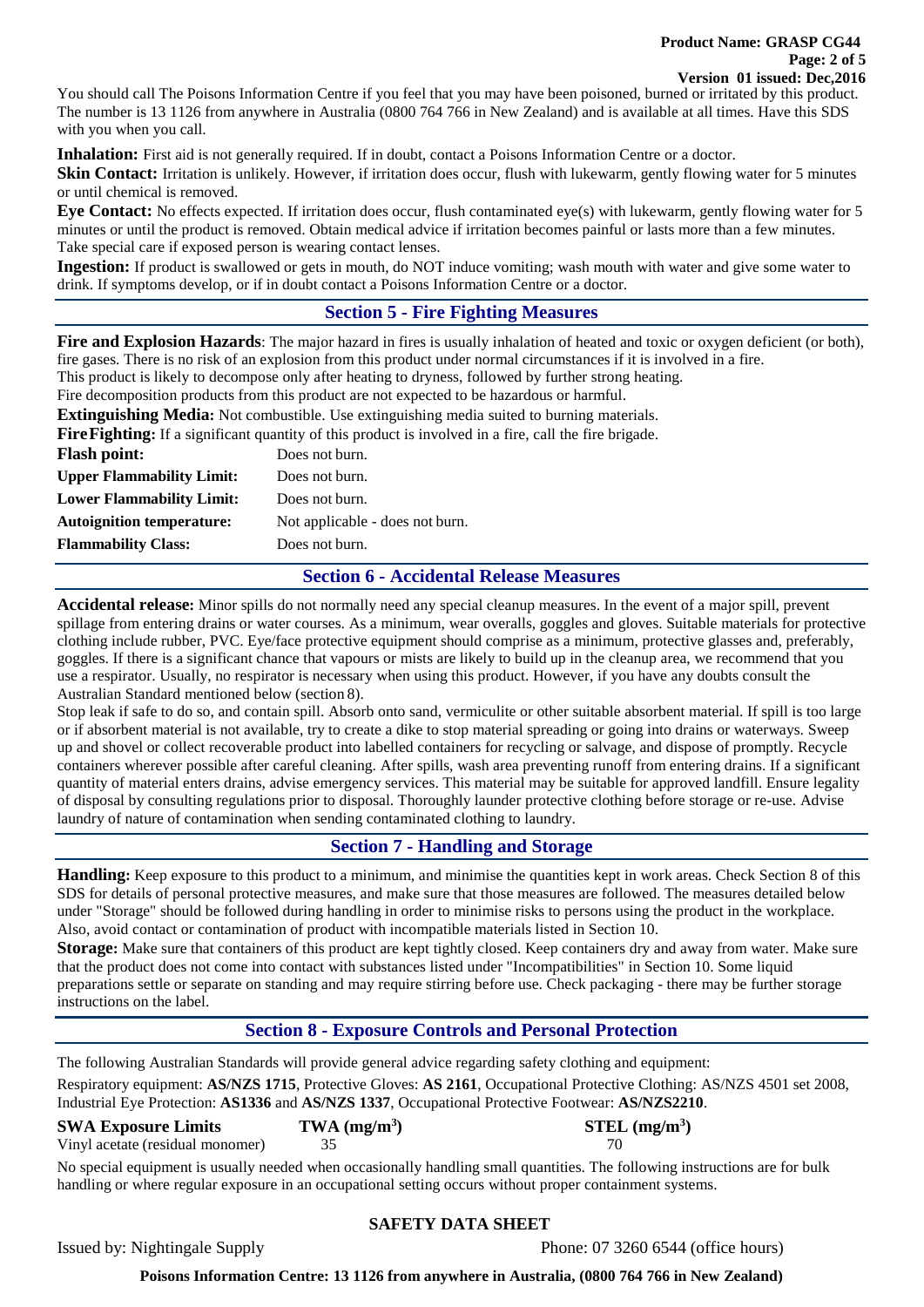**Ventilation:** This product should only be used in a well ventilated area. If natural ventilation is inadequate, use of a fan is suggested.

**Eye Protection:** Eye protection is not normally necessary when this product is being used. However, if in doubt, wear suitable protective glasses or goggles.

**Skin Protection:** The information at hand indicates that this product is not harmful and that normally no special skin protection is necessary. However, we suggest that you routinely avoid contact with all chemical products and that you wear suitable gloves (preferably elbow-length) when skin contact is likely.

**Protective Material Types:** We suggest that protective clothing be made from the following materials: rubber, PVC.

**Respirator:** Usually, no respirator is necessary when using this product. However, if you have any doubts consult the Australian Standard mentioned above.

Safety deluge showers should, if practical, be provided near to where this product is being handled commercially.

#### **Section 9 - Physical and Chemical Properties:**

| <b>Physical Description &amp; colour:</b> | Opaque white creamy fluid.                            |  |  |
|-------------------------------------------|-------------------------------------------------------|--|--|
| <b>Odour:</b>                             | Mild, specific odour.                                 |  |  |
| <b>Boiling Point:</b>                     | Approximately 100°C at 100kPa.                        |  |  |
| <b>Freezing/Melting Point:</b>            | No specific data. Liquid at normal temperatures.      |  |  |
| <b>Volatiles:</b>                         | Water component.                                      |  |  |
| <b>Vapour Pressure:</b>                   | $2.37$ kPa at $20^{\circ}$ C (water vapour pressure). |  |  |
| <b>Vapour Density:</b>                    | As for water.                                         |  |  |
| <b>Specific Gravity:</b>                  | About 1.06                                            |  |  |
| <b>Water Solubility:</b>                  | Miscible.                                             |  |  |
| pH:                                       | $3.0 - 5.0$                                           |  |  |
| <b>Volatility:</b>                        | No data.                                              |  |  |
| <b>Odour Threshold:</b>                   | No data.                                              |  |  |
| <b>Evaporation Rate:</b>                  | As for water.                                         |  |  |
| <b>Coeff Oil/water Distribution:</b>      | No data                                               |  |  |
| <b>Viscosity:</b>                         | $10,000 - 20,000$ cPs (temperature not stated)        |  |  |
| <b>Autoignition temp:</b>                 | Not applicable - does not burn.                       |  |  |
|                                           | <b>Section 10 - Stability and Reactivity</b>          |  |  |

**Reactivity:** This product is unlikely to react or decompose under normal storage conditions. However, if you have any doubts, contact the supplier for advice on shelf life properties.

**Conditions to Avoid:** Keep containers tightly closed. Containers should be kept dry.

**Incompatibilities:** oxidising agents.

Fire Decomposition: This product is likely to decompose only after heating to dryness, followed by further strong heating. Combustion forms carbon dioxide, and if incomplete, carbon monoxide and possibly smoke. Water is also formed. Carbon monoxide poisoning produces headache, weakness, nausea, dizziness, confusion, dimness of vision, disturbance of judgment, and unconsciousness followed by coma and death.

**Polymerisation:** This product will not undergo polymerisation reactions.

## **Section 11 - Toxicological Information**

# **Local Effects:**

**Target Organs:** There is no data to hand indicating any particular target organs.

#### **Classification of Hazardous Ingredients**

Ingredient Risk Phrases

Vinyl Acetate (residual Monomer) None at concentrations found in this product

• Flammable liquid - category 2

## **Potential Health Effects**

## **Inhalation:**

**Short Term Exposure:** Available data indicates that this product is not harmful. In addition product is unlikely to cause any discomfort or irritation.

Long Term Exposure: No data for health effects associated with long term inhalation.

**Skin Contact:**

#### **SAFETY DATA SHEET**

Issued by: Nightingale Supply Phone: 07 3260 6544 (office hours)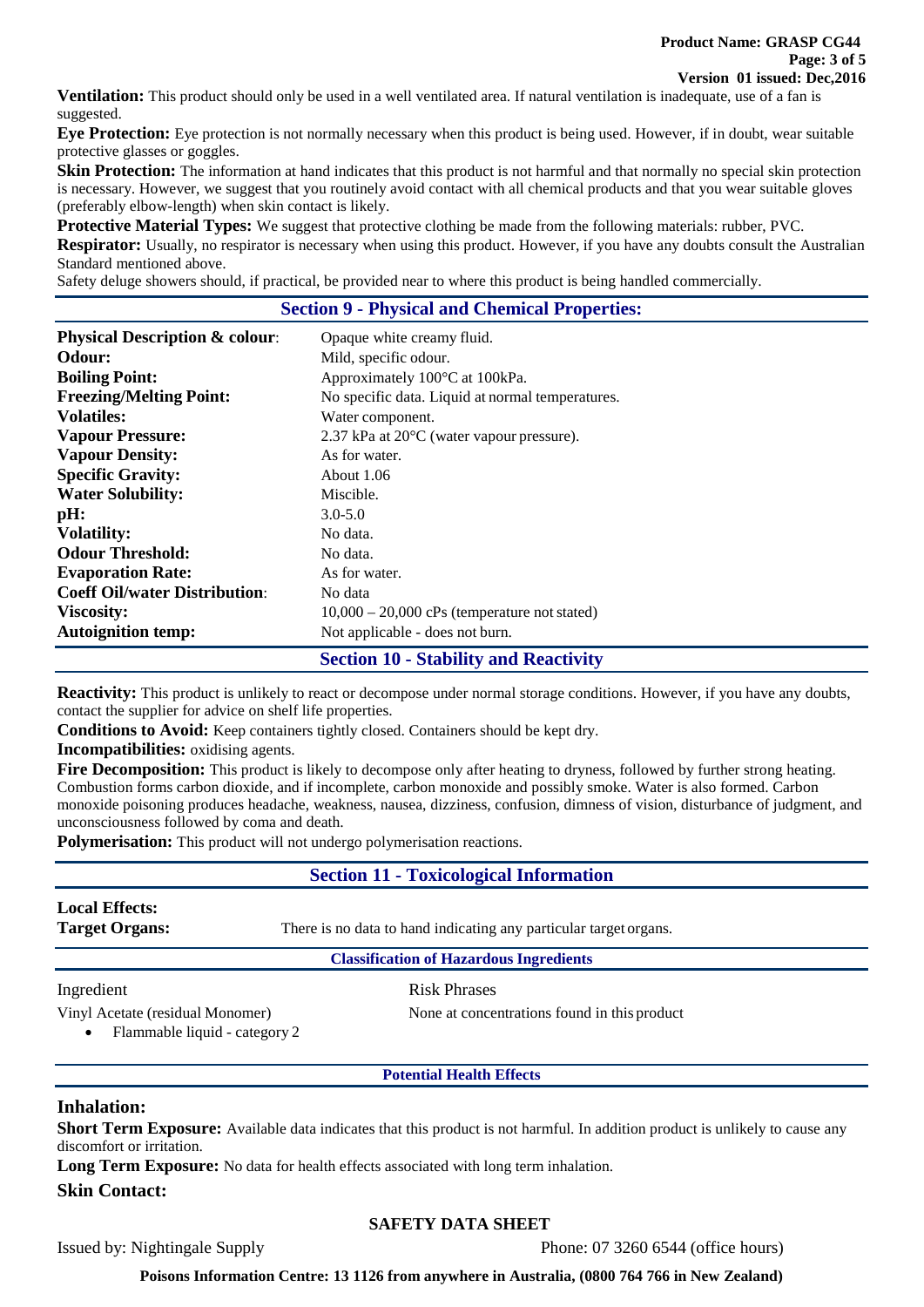**Short Term Exposure:** Available data indicates that this product is not harmful. It should present no hazards in normal use. However product may be mildly irritating, but is unlikely to cause anything more than mild discomfort which should disappear once contact ceases.

Long Term Exposure: No data for health effects associated with long term skin exposure.

## **Eye Contact:**

Short Term Exposure: This product may be mildly irritating to eyes, but is unlikely to cause anything more than mild discomfort which should disappear once product is removed.

**Long Term Exposure:** No data for health effects associated with long term eye exposure.

## **Ingestion:**

Short Term Exposure: Significant oral exposure is considered to be unlikely. However, this product may be mildly irritating to mucous membranes but is unlikely to cause anything more than mild transient discomfort.

**Long Term Exposure:** No data for health effects associated with long term ingestion.

## **Carcinogen Status:**

**SWA:** No significant ingredient is classified as carcinogenic by SWA.

**NTP:** No significant ingredient is classified as carcinogenic by NTP.

**IARC:** No significant ingredient is classified as carcinogenic by IARC.

## **Section 12 - Ecological Information**

Insufficient data to be sure of status. Expected to not be an environmental hazard.

# **Section 13 - Disposal Considerations**

**Disposal:** Containers should be emptied as completely as practical before disposal. If possible, recycle product and containers either in-house or send to recycle company. If this is not practical, send to a commercial waste disposal site.

# **Section 14 - Transport Information**

**UN Number:** This product is not classified as a Dangerous Good by ADG, IATA or IMDG/IMSBC criteria. No special transport conditions are necessary unless required by other regulations.

# **Section 15 - Regulatory Information**

**AICS:** All of the significant ingredients in this formulation are compliant with NICNAS regulations.

# **Section 16 - Other Information**

#### **This SDS contains only safety-related information. For other data see product literature.**

| <b>Acronyms:</b>    |                                                                                                                         |
|---------------------|-------------------------------------------------------------------------------------------------------------------------|
| <b>ADG Code</b>     | Australian Code for the Transport of Dangerous Goods by Road and Rail (7 <sup>th</sup> edition)                         |
| <b>AICS</b>         | <b>Australian Inventory of Chemical Substances</b>                                                                      |
| <b>SWA</b>          | Safe Work Australia, formerly ASCC and NOHSC                                                                            |
| <b>CAS</b> number   | <b>Chemical Abstracts Service Registry Number</b>                                                                       |
| <b>Hazchem Code</b> | Emergency action code of numbers and letters that provide information to emergency services<br>especially fire fighters |
| <b>IARC</b>         | International Agency for Research on Cancer                                                                             |
| NOS.                | Not otherwise specified                                                                                                 |
| <b>NTP</b>          | National Toxicology Program (USA)                                                                                       |
| <b>R-Phrase</b>     | <b>Risk Phrase</b>                                                                                                      |
| <b>SUSMP</b>        | Standard for the Uniform Scheduling of Medicines & Poisons                                                              |
| <b>UN Number</b>    | <b>United Nations Number</b>                                                                                            |

THIS SDS SUMMARISES OUR BEST KNOWLEDGE OF THE HEALTH AND SAFETY HAZARD INFORMATION OF THE PRODUCT AND HOW TO SAFELY HANDLE AND USE THE PRODUCT IN THE WORKPLACE. EACH USER MUST REVIEW THIS SDS IN THE CONTEXT OF HOW THE PRODUCT WILL BE HANDLED AND USED IN THE WORKPLACE. IF CLARIFICATION OR FURTHER INFORMATION IS NEEDED TO ENSURE THAT AN APPROPRIATE RISK ASSESSMENT CAN BE MADE, THE USER SHOULD CONTACT THIS COMPANY SO WE CAN ATTEMPT TO OBTAIN ADDITIONAL INFORMATION FROM OUR SUPPLIERS OUR RESPONSIBILITY FOR PRODUCTS SOLD IS SUBJECT TO OUR STANDARD TERMS AND CONDITIONS, A COPY OF WHICH IS SENT TO OUR CUSTOMERS AND IS ALSO AVAILABLE ON REQUEST.

Please read all labels carefully before using product.

## **SAFETY DATA SHEET**

Issued by: Nightingale Supply Phone: 07 3260 6544 (office hours)